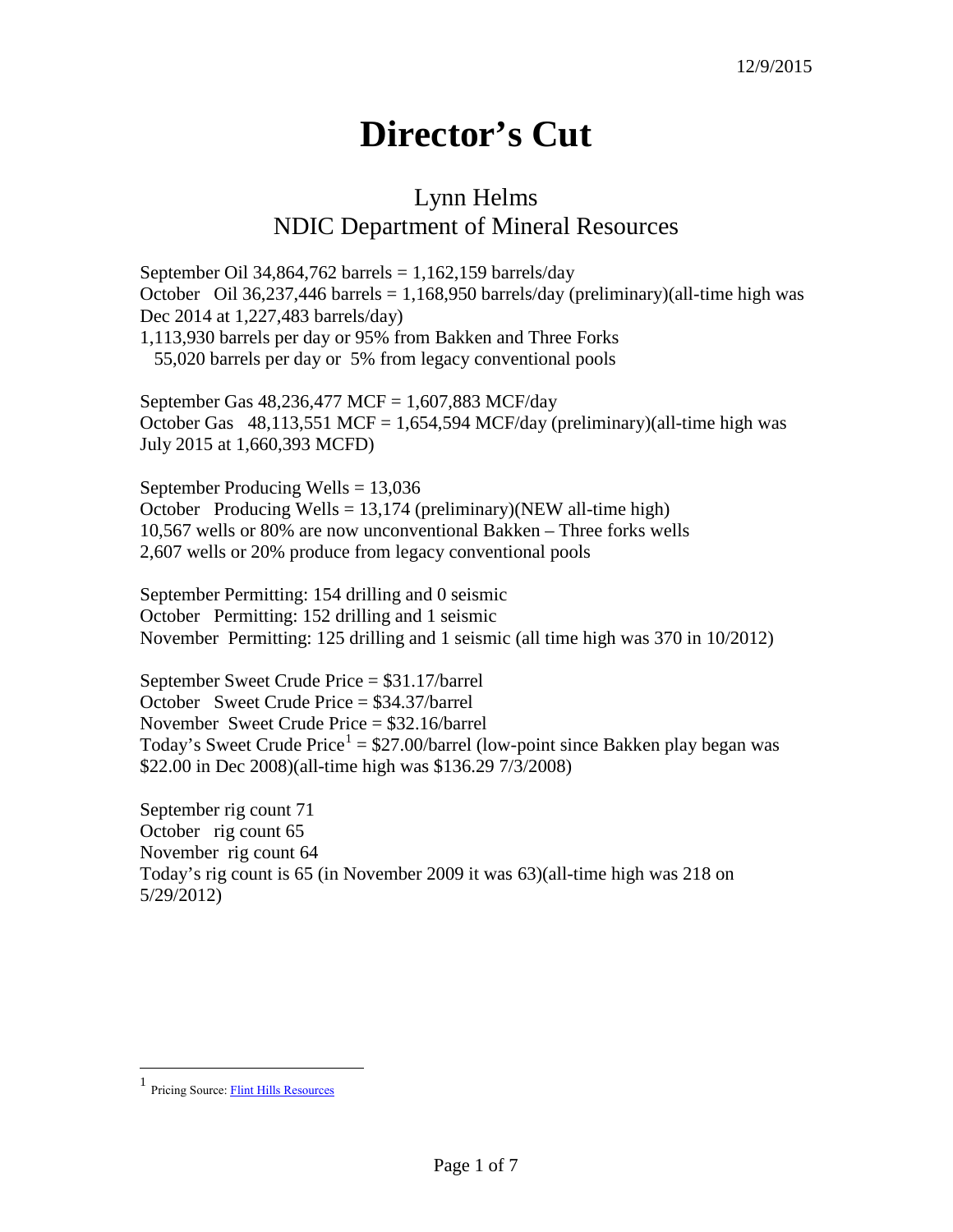The statewide rig count is down 70% from the high and in the five most active counties rig count is down as follows:

Divide -77% (high was 3/2013) Dunn -71% (high was 6/2012) McKenzie -59% (high was 1/2014) Mountrail -78% (high was 6/2011) Williams -85% (high was 10/2014)

## Comments:

The drilling rig count decreased 6 from September to October, decreased 1 from October to November, and increased 1 so far this month. Operators are now committed to running fewer rigs, but drill times and efficiencies continue to improve while oil prices continue to fall. The number of well completions fell sharply from 123(final) in September to 43(preliminary) in October. Oil price weakness is now anticipated to last through next year and is the main reason for the continued slow-down. There were no significant precipitation events, 8 days with wind speeds in excess of 35 mph (too high for completion work), and no days with temperatures below -10F.

Over 97% of drilling now targets the Bakken and Three Forks formations.

At the end of October there were an estimated 975 wells waiting on completion services<sup>[2](#page-1-0)</sup>, 105 less than at the end of September.

Crude oil take away capacity depends on rail deliveries to coastal refineries to remain adequate.

The drop in oil price associated with anticipation of lifting sanctions on Iran and a weaker economy in China is leading to further cuts in the drilling rig count. Utilization rate for rigs capable of 20,000+ feet is about 35% and for shallow well rigs (7,000 feet or less) about 20%.

Drilling permit activity remained steady September through October then fell sharply in November as operators continued to position themselves for low 2016 price scenarios. Operators have a significant permit inventory should a return to the drilling price point occur in the next 12 months.

The number of rigs actively drilling on federal surface in the Dakota Prairie Grasslands is up to 1.

<span id="page-1-0"></span> <sup>2</sup> Disclaimer: The number of wells waiting on completions is an estimate on the part of the director based on idle well count and a typical five year average. Neither the State of North Dakota, nor any agency officer, or employee of the State of North Dakota warrants the accuracy or reliability of this product and shall not be held responsible for any losses caused by this product. Portions of the information may be incorrect or out of date. Any person or entity that relies on any information obtained from this product does so at his or her own risk.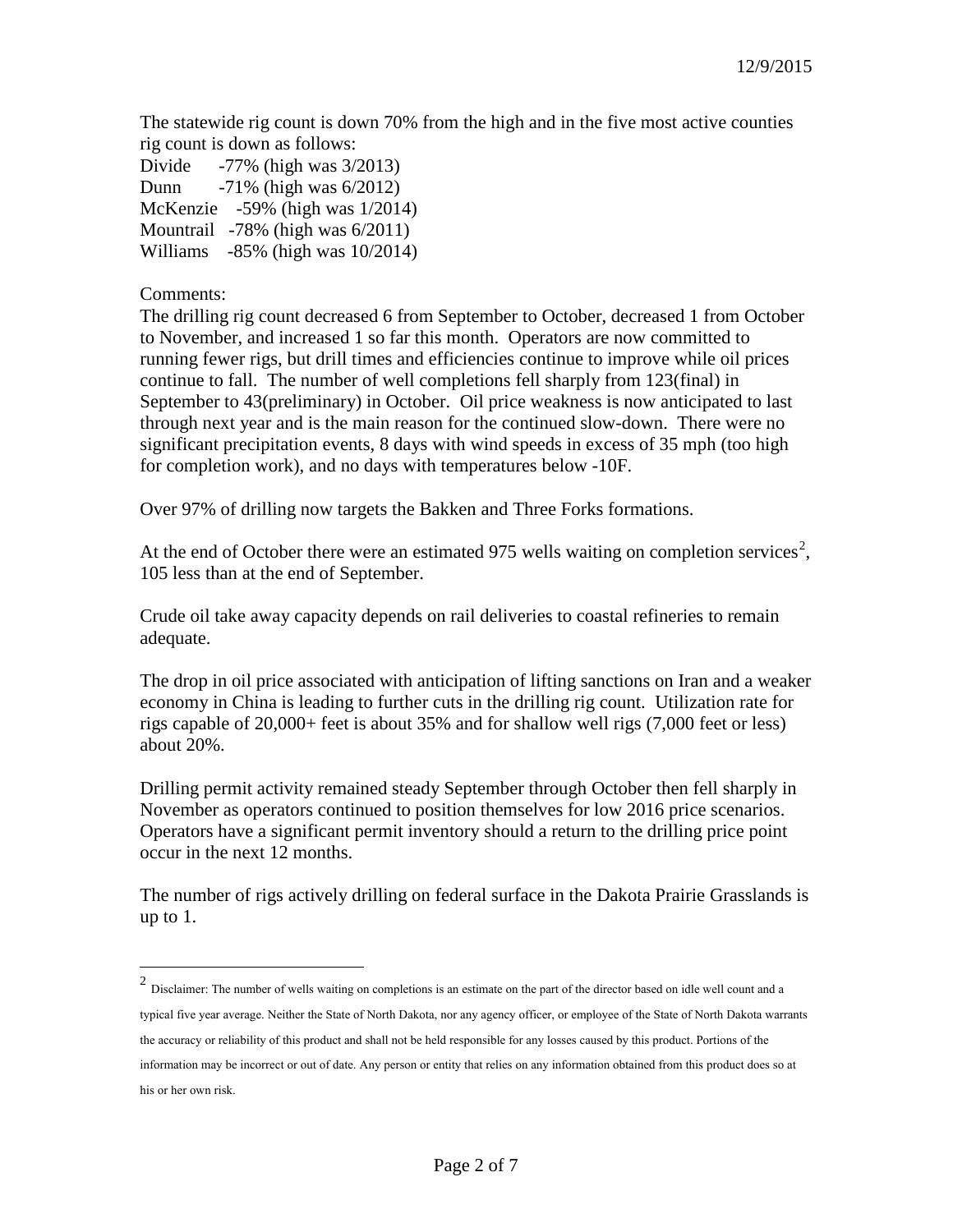Activity on the Fort Berthold Reservation is as follows: 9 drilling rigs (1 on fee lands and 8 on trust lands) 198,235 barrels of oil per day (121,122 from trust lands & 77,174 from fee lands) 1,406 active wells (956 on trust lands & 450 on fee lands) 136 wells waiting on completion 542 approved drilling permits (343 on trust lands & 199 on fee lands) 1,884 additional potential future wells (1,324 on trust lands & 560 on fee lands)

Seismic activity is limited to 4 micro-seismic arrays for monitoring and optimizing hydraulic fracturing. There are 4 surveys active/recording, 0 remediating, 0 suspended, and 1 permitted.

North Dakota leasing activity is limited to renewals and top leases in the Bakken - Three Forks area.

US natural gas storage is now 6.7% above the five-year average indicating stable to slightly higher prices in the future. North Dakota shallow gas exploration could be economic at future gas prices, but is not at the current price. The operator of the exploration well (file 27235) in Emmons County has received Temporary Abandoned status on 8/31/15 and cancelled all other permits in the area. The well appears to contain 2 pay sections totaling about 80 feet thick with very good gas shows.

The price of natural gas delivered to Northern Border at Watford City is down \$0.05 to \$1.65/MCF. This results in a current oil to gas price ratio of 16 to 1. The percentage of gas flared was down to 14%. The Tioga gas plant was down to 85% of capacity. Even though the expansion of gas gathering from south of Lake Sakakawea was approved, the approval came too late for the 2015 construction season, resulting in a 1 year delay. The October Bakken capture percentage was 82% with the daily volume of gas flared from September to October down 39.3 MMCFD. The historical high flared percent was 36% in 09/2011.

Gas capture statistics are as follows: Statewide 86% Statewide Bakken 87% Non-FBIR Bakken 87% FBIR Bakken 86% Trust FBIR Bakken 85% Fee FBIR 89% January – December 2015 capture target=77% April 2016 – October 2016 capture target=80% November 2016 - October 2018 capture target=85% November 2018 - October 2020 capture target=88% After October 2020 capture target=91%

The North Dakota Legislature passed HB1432 which sets up a council to address Clean Water Act, Safe Drinking Water Act, Clean Air Act, and Endangered Species Act issues: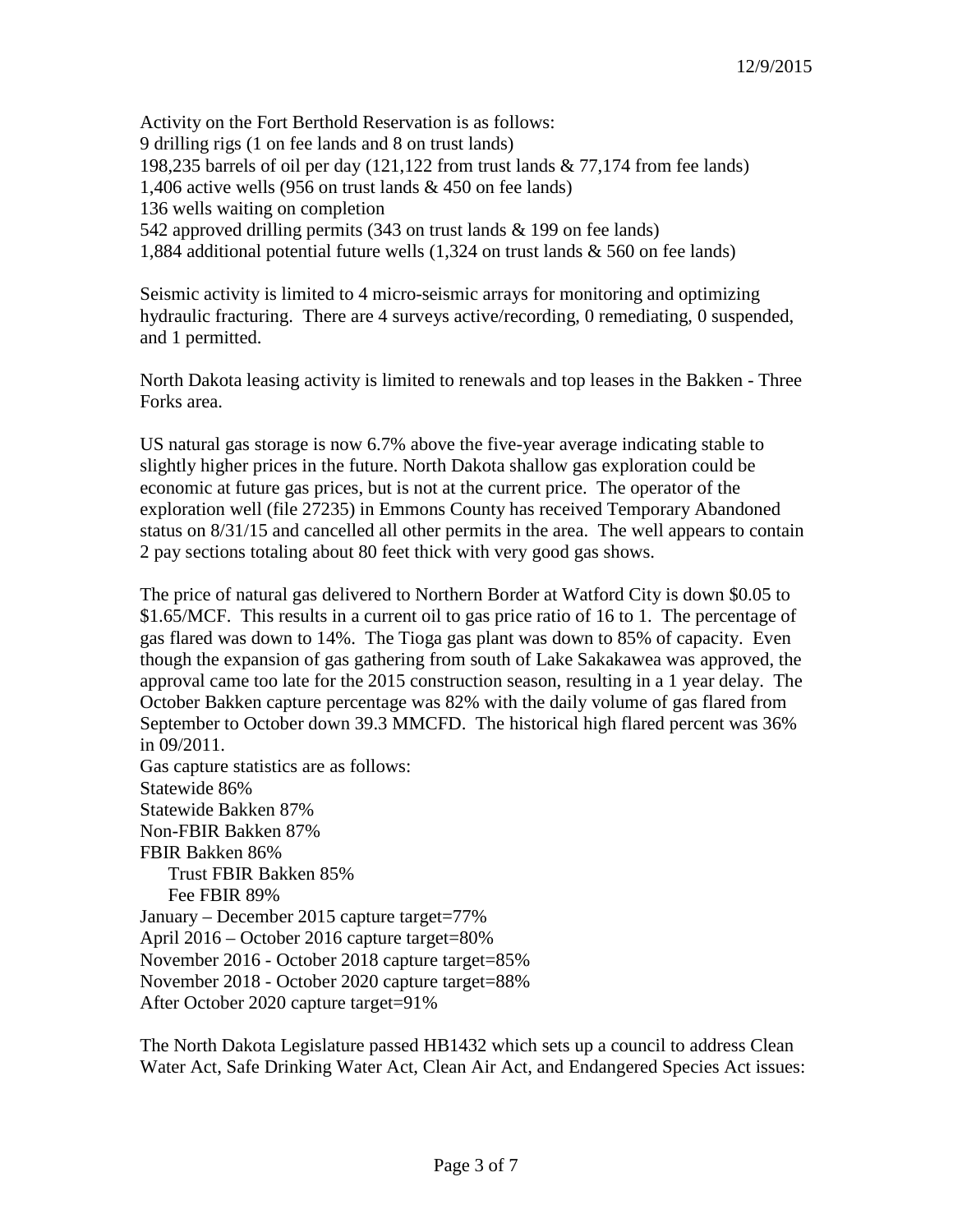**BIA** has published a new final rule to update the process for obtaining rights of way on Indian land. The rule was published 11/19/15 and becomes effective 12/21/15. The final rule can be found at [https://www.federalregister.gov/articles/2015/11/19/2015-](https://www.federalregister.gov/articles/2015/11/19/2015-28548/rights-of-way-on-indian-land) [28548/rights-of-way-on-indian-land](https://www.federalregister.gov/articles/2015/11/19/2015-28548/rights-of-way-on-indian-land) . **ND is reviewing the rule to determine if it will adversely impact state jurisdiction and may need to file for an injunction or stay.**

**BLM** has published a new final rule to revise Onshore Order 4. The proposed rule would replace Onshore Oil and Gas Order Number 4 (Order 4), which sets minimum standards for the measurement of oil. Order 4 has not been updated since 1989, and does not reflect modern industry practices or standards. The proposed rule may be viewed online at www.regulations.gov Comments on the proposed rule have been extended to December 14, 2015 through one of the following methods:

Federal eRulemaking Portal: http://www.regulations.gov. Follow the instructions at this Web site.

Mail: U.S. Department of the Interior, Director (630), Bureau of Land Management, Mail Stop 2134 LM, 1849 C Street NW, Washington, DC 20240 Attention: Regulatory Affairs.

Personal/messenger delivery: Bureau of Land Management, 20 M. Street SE, Room 2134 LM, Attention: Regulatory Affairs, Washington, DC 20003. NDIC comments can be found at<http://www.nd.gov/ndic/ic-press/BLM-Comments-OnshoreOrder4.pdf>

**BLM** released a proposed rule on  $10/2/15$  to update and replace its regulations (Onshore order 5) governing the measurement of natural gas produced from onshore Federal and Indian leases. The requirements contained in the proposed rule reflect advances in measurement technology and critical updates in industry standards and practices. It also responds directly to concerns from the Government Accountability Office (GAO), the Department of the Interior's Office of Inspector General, and Secretary's Subcommittee on Royalty Management, that the BLM's existing rules do not provide adequate assurance that gas production on public and Indian lands is being accounted for in a way that ensures that all royalties are accurately tracked and paid. The proposed rule that would replace Onshore Order 5 may be viewed online at www.blm.gov.

Comments on the proposed rule must be submitted by December 14, 2015 through one of the following methods:

Federal eRulemaking Portal: [http://www.regulations.gov](http://www.regulations.gov/). Follow the instructions at this Web site.

Mail: U.S. Department of the Interior, Director (630), Bureau of Land Management, Mail Stop 2134 LM, 1849 C Street NW, Washington, DC 20240 Attention: Regulatory Affairs.

Personal/messenger delivery: Bureau of Land Management, 20 M. Street SE, Room 2134 LM, Attention: Regulatory Affairs, Washington, DC 20003. NDIC comments approved 11/12/15 will be posted on the Industrial Commission website soon or you may request a copy from DMR.

**BLM** is continuing the process of new venting and flaring regulations. The information from public and tribal sessions in Denver, Albuquerque, Dickinson, and Washington, DC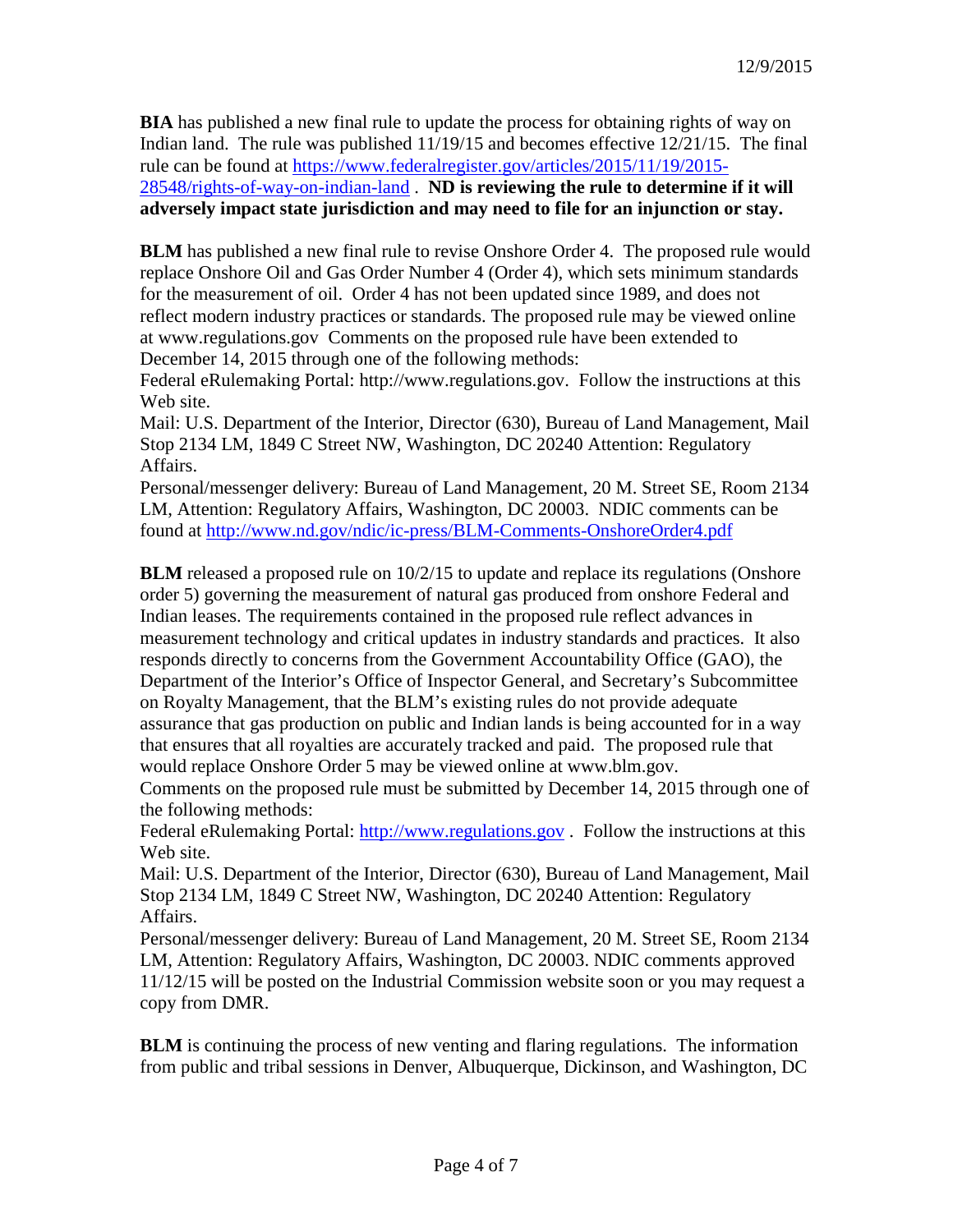can be viewed at

[http://www.blm.gov/wo/st/en/prog/energy/oil\\_and\\_gas/public\\_events\\_on\\_oil.html](http://www.blm.gov/wo/st/en/prog/energy/oil_and_gas/public_events_on_oil.html) NDIC comments<http://www.nd.gov/ndic/ic-press/BLM-comments-140509.pdf>

**BLM** revised final regulations for hydraulic fracturing on federal and Indian lands were published in the CFR on 3/26/15 and they were scheduled to go into effect 6/24/15. North Dakota, Colorado, Utah, Wyoming, Western Energy Alliance, and IPAA filed for a preliminary injunction to prevent the rules going into effect until the case is settled. Following a lengthy hearing in Casper, Wyoming on Aug 23, the court issued a stay on the rules. On 9/30/15 the court granted the preliminary injunction, preventing the rules from being enforced until litigation on the rule is final. Injunction applicants have filed motions regarding the BLM administrative record. Interveners who support the BLM rule have filed motions for appeal. NDIC comments can be found at <http://www.nd.gov/ndic/ic-press/BLM-comments-120625.pdf>

**BLM** has published a new final rule to revise Onshore Order 3. The proposed rule would change the way federal production is measured and allocated for calculation of royalties, require a federal Application for Permit to Drill (APD) even for state and private wells in a federal unit or communitized area (CA), and revise the situations in which downhole commingling of production from different leaseholds would be allowed. Comments on the proposed rule have been extended to December 14, 2015.

ADDRESSES: Mail: U.S. Department of the Interior, Director (630), Bureau of Land Management, Mail Stop 2134 LM, 1849 C St., NW., Washington, DC 20240, Attention: 1004–AE15. Personal or messenger delivery: 20 M Street SE., Room 2134LM, Washington, DC 20003. Federal eRulemaking Portal: [http://www.regulations.gov](http://www.regulations.gov/) . Follow the instructions at this Web site. Comments on the information collection burdens: Fax: Office of Management and Budget (OMB), Office of Information and Regulatory Affairs, Desk Officer for the Department of the Interior, fax (202) 395–5806. Electronic mail: oira\_docket@omb.eop.gov

NDIC comments can be found at [http://www.nd.gov/ndic/ic-press/BLM-Comments-](http://www.nd.gov/ndic/ic-press/BLM-Comments-OnshoreOrder3.pdf)[OnshoreOrder3.pdf](http://www.nd.gov/ndic/ic-press/BLM-Comments-OnshoreOrder3.pdf)

**BLM** has published the North Dakota Greater Sage-Grouse Proposed Resource Management Plan Amendment and Final EIS. Information on the plan and EIS can be found at the following web addresses: [https://www.blm.gov/epl-front](https://www.blm.gov/epl-front-office/eplanning/planAndProjectSite.do?methodName=dispatchToPatternPage¤tPageId=48797)[office/eplanning/planAndProjectSite.do?methodName=dispatchToPatternPage&currentP](https://www.blm.gov/epl-front-office/eplanning/planAndProjectSite.do?methodName=dispatchToPatternPage¤tPageId=48797) [ageId=48797](https://www.blm.gov/epl-front-office/eplanning/planAndProjectSite.do?methodName=dispatchToPatternPage¤tPageId=48797)

**EPA** On September 26, 2015 a coalition of environmental organizations filed a 60 day legal notice with the U.S. Environmental Protection Agency demanding more regulation of drilling and fracking waste. The groups are the Environmental Integrity Project, Natural Resources Defense Council, Earthworks, Responsible Drilling Alliance, San Juan Citizens Alliance, West Virginia Surface Owners Rights Organization, and the Center for Health, Environment and Justice. The groups are calling on EPA to comply with its longoverdue obligations to update waste disposal rules such as instituting stricter controls for underground injection wells, banning the practice of spreading fracking wastewater onto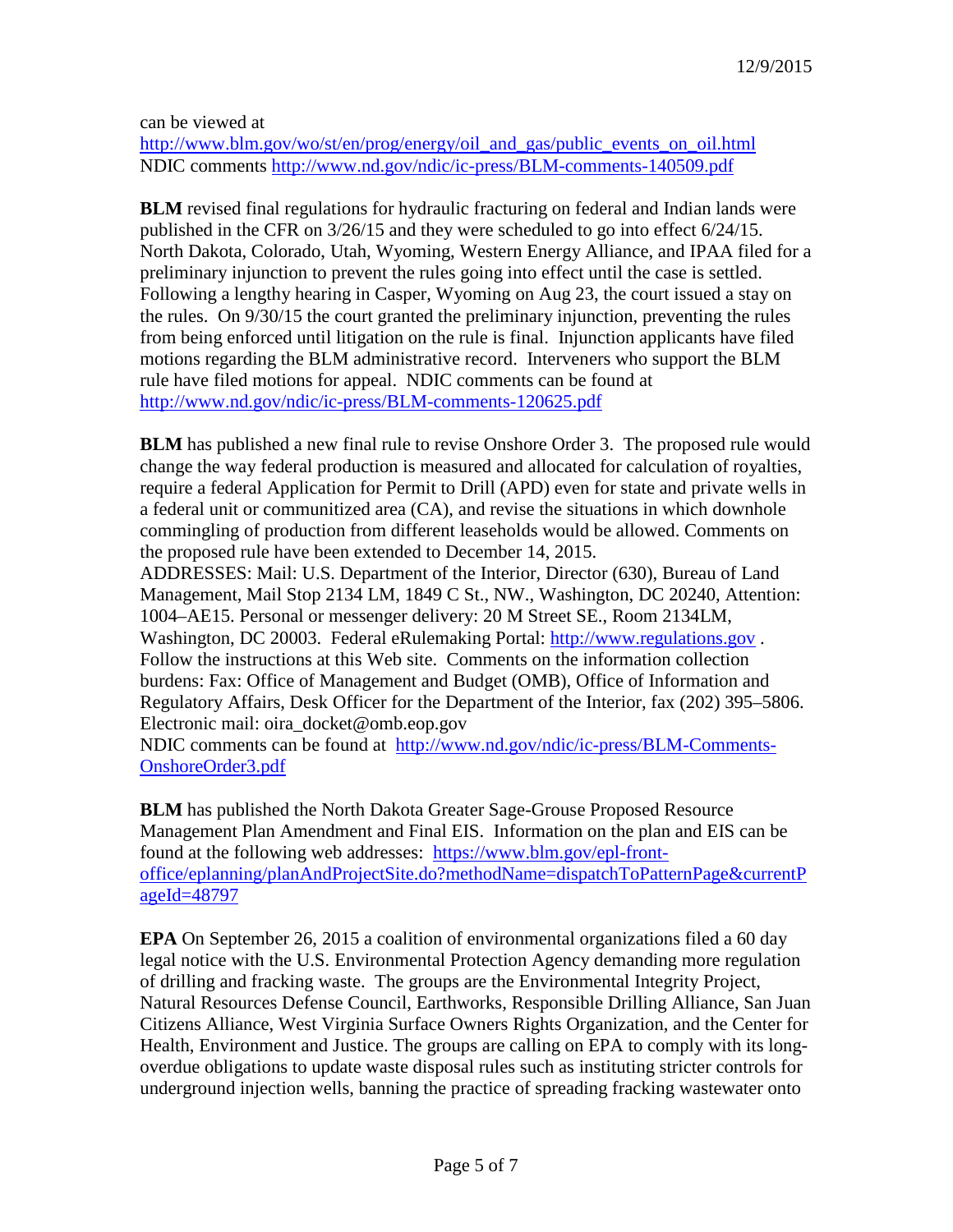roads or fields, and requiring landfills and ponds that receive drilling and fracking waste to be built with adequate liners and structural integrity to prevent spills and leaks into groundwater and streams**. ND is monitoring federal court docket activity and intends to intervene to prevent a sue and settle situation that would adversely impact state regulatory jurisdiction.**

**EPA** on September 18, 2015, EPA proposed a suite of requirements to help combat climate change, reduce air pollution that harms public health, and provide greater certainty about Clean Air Act permitting requirements for the oil and natural gas industry. The proposed actions are:

o Proposed New Source Performance Standards – Docket ID number EPA-HQ-OAR-2010-0505. NDIC comments can be found at http://www.nd.gov/ndic/ic-press/EPA-HQ-OAR-2010-0505.pdf

o Draft Control Techniques Guidelines – Docket ID number: EPA-HQ-OAR-2015-0216. NDIC comments can be found at http://www.nd.gov/ndic/ic-press/EPA-HQ-OAR-2015- 0216.pdf

o Proposed Source Determination Rule – Docket ID number: EPA-HQ-OAR-2013-0685. NDIC comments can be found at http://www.nd.gov/ndic/ic-press/EPA-HQ-OAR-2013- 0685.pdf

o Proposed Federal Implementation Plan for Implementing Minor New Source Review Permitting in Indian Country – Docket ID number: EPA-HQ-OAR-2014-0606. NDIC comments can be found at [http://www.nd.gov/ndic/ic-press/EPA-HQ-OAR-2014-](http://www.nd.gov/ndic/ic-press/EPA-HQ-OAR-2014-0606.pdf) [0606.pdf](http://www.nd.gov/ndic/ic-press/EPA-HQ-OAR-2014-0606.pdf)

**EPA** published an advanced notice of proposed rule-making to seek comments on the information that should be reported or disclosed for hydraulic fracturing chemical substances and mixtures and the mechanism for obtaining this information. The proposed rule-making is in response to a petition from Earthjustice and 114 other groups who are opposed to the use of the GWPC-IOGCC FracFocus website process of chemical disclosure and any type of trade secret protection for hydraulic fracturing fluid mixtures. These groups are requesting EPA regulation of chemical disclosure under the federal Toxic Substances Control Act. Thanks to all who provided comments in support of a "states first" policy. NDIC comments can be viewed at [http://www.nd.gov/ndic/ic](http://www.nd.gov/ndic/ic-press/DMR-frac714.pdf)[press/DMR-frac714.pdf](http://www.nd.gov/ndic/ic-press/DMR-frac714.pdf)

**EPA** Administrator, Gina McCarthy, and the Assistant Secretary of the Army (Civil Works), Jo Ellen Darcy, signed the "Waters of the United States" final rule on 05/27/2015. The final rule was published in the Federal Register Aug 29, 2015 and became effective in 37 states on September 28, 2015. North Dakota, Alaska, Arizona, Arkansas, Colorado, Idaho, Missouri, Montana, Nebraska, New Mexico, Nevada, South Dakota, and Wyoming filed a lawsuit in U.S. District Court, claiming the final rule would harm states as regulators of the waters and lands. On September 27th Federal District Judge Erickson granted a preliminary injunction preventing enforcement of the rule in the 13 states. The North Dakota case will now be subject to appeal, but no schedule has been set at this time. NDIC comments can be viewed at [http://www.nd.gov/ndic/ic](http://www.nd.gov/ndic/ic-press/WOTUS-comments.pdf)[press/WOTUS-comments.pdf](http://www.nd.gov/ndic/ic-press/WOTUS-comments.pdf)